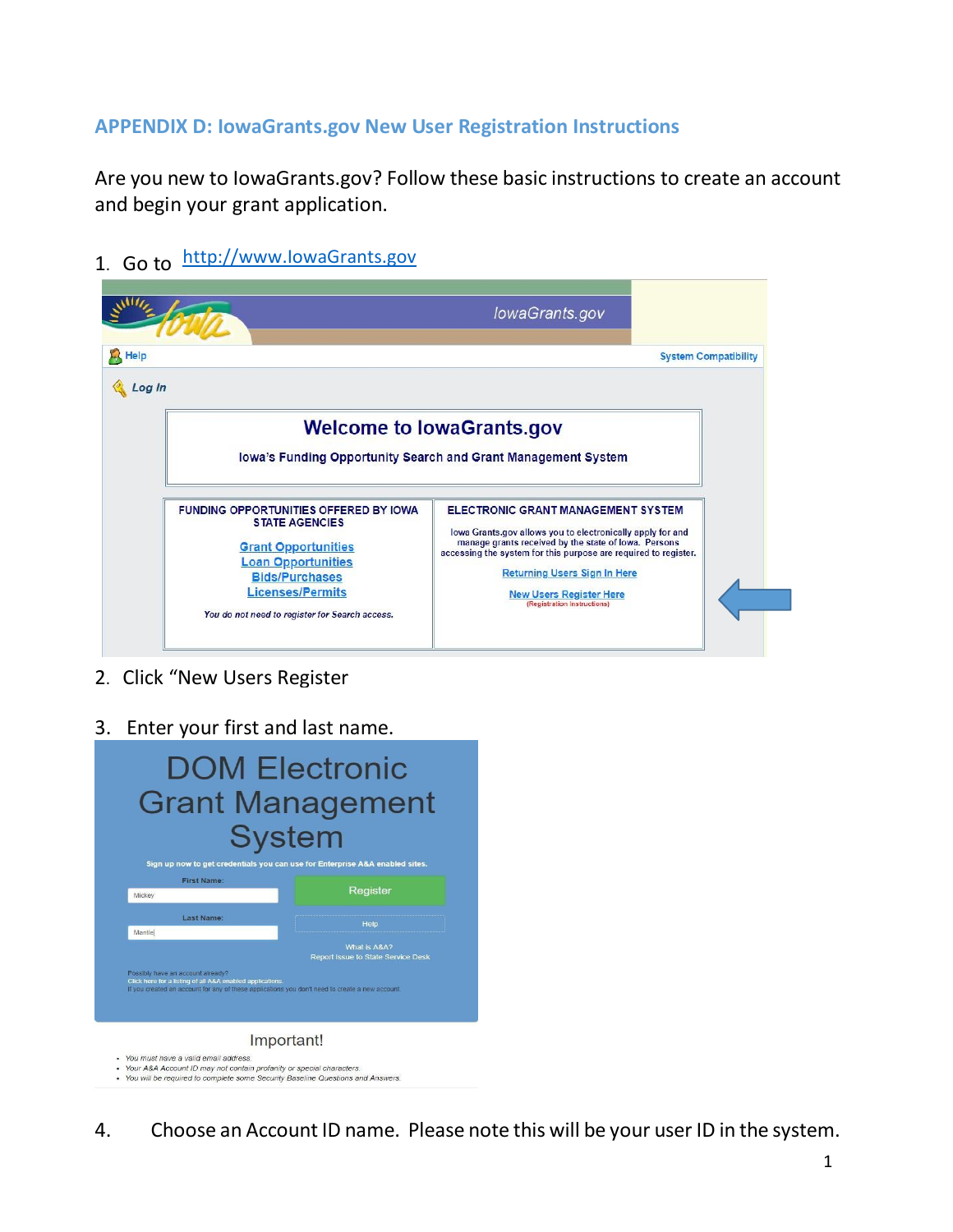Create Account



- 5. Click "Save Account Details." You may receive a pop-up message that asks if you want to continue with your registration. Click "OK."
- 6. Next, you will receive a confirmation email.



- 7. Open the confirmation email and follow the instructions. You'll:
	- a. Click a confirmation link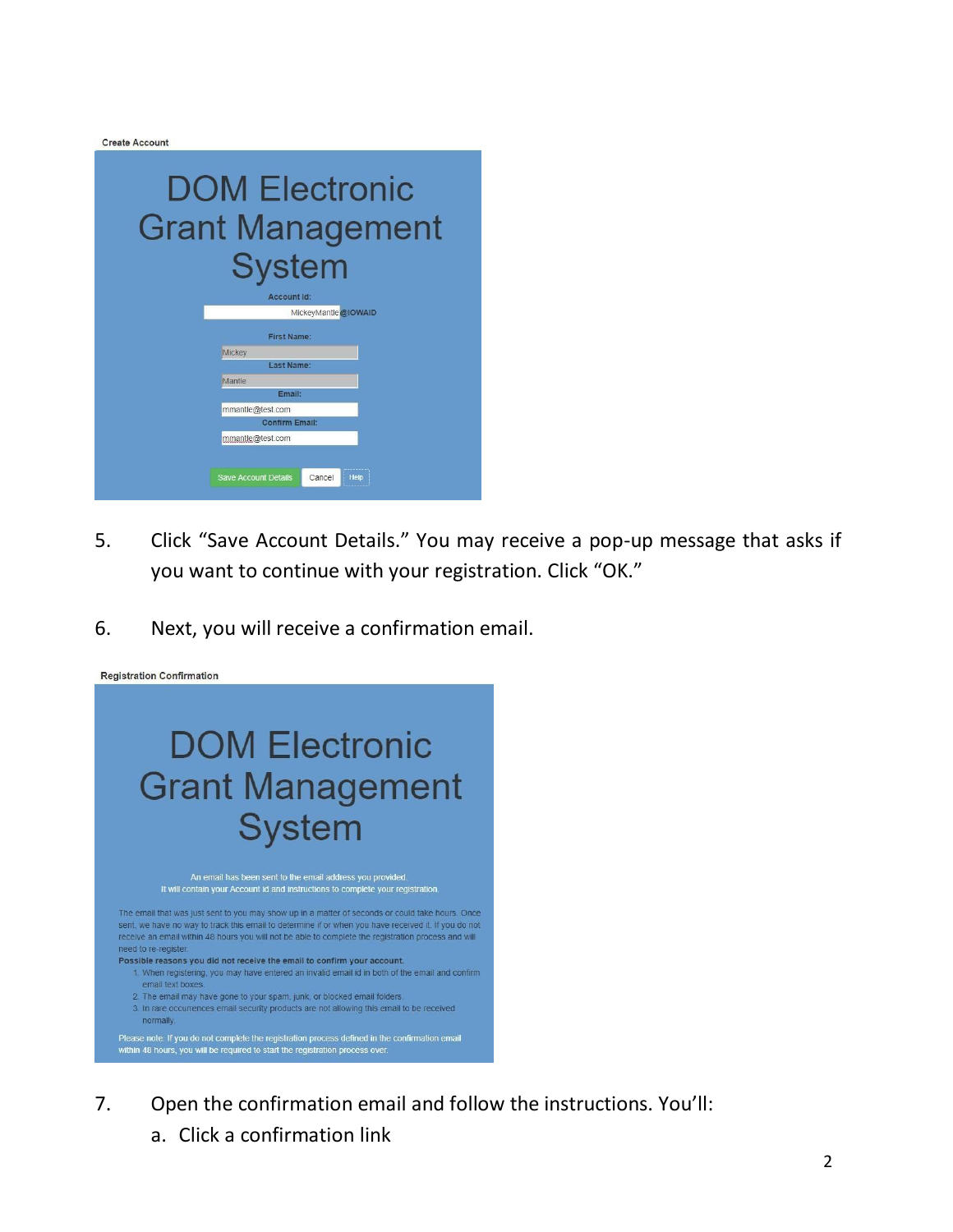- b. Choose security questions
- c. Confirm a password
- 8. Go to IowaGrants.gov and into your account with your new username and password to finish activation.
- 9. Enter your basic information and select your Program Area of Interest.

| Your Name*                                                                                                    |            |      |                                                    |                 |                                                                                                                                                                                         |
|---------------------------------------------------------------------------------------------------------------|------------|------|----------------------------------------------------|-----------------|-----------------------------------------------------------------------------------------------------------------------------------------------------------------------------------------|
|                                                                                                               | First Name |      | Middle Name                                        | Last Name:      |                                                                                                                                                                                         |
| Title:                                                                                                        |            |      |                                                    |                 |                                                                                                                                                                                         |
|                                                                                                               |            |      |                                                    |                 |                                                                                                                                                                                         |
| Email*                                                                                                        |            |      |                                                    |                 |                                                                                                                                                                                         |
| Confirm Email*                                                                                                |            |      |                                                    |                 | While the system                                                                                                                                                                        |
| Address <sup>*</sup>                                                                                          |            |      |                                                    |                 | instructions do not make                                                                                                                                                                |
|                                                                                                               |            |      |                                                    |                 | this clear, it is important                                                                                                                                                             |
|                                                                                                               |            |      |                                                    |                 | that you select the                                                                                                                                                                     |
|                                                                                                               |            |      |                                                    |                 | correct program area is                                                                                                                                                                 |
|                                                                                                               |            |      | lowa                                               |                 | selected from the drop-                                                                                                                                                                 |
|                                                                                                               | City       |      | State/Province                                     | Postal Code/Zip | down list. This will                                                                                                                                                                    |
| Phone <sup>*</sup>                                                                                            |            |      |                                                    |                 |                                                                                                                                                                                         |
|                                                                                                               | Phone      | Ext. |                                                    |                 | expedite registration.                                                                                                                                                                  |
| Fax                                                                                                           |            |      |                                                    |                 |                                                                                                                                                                                         |
| your ability to respond to opportunities in other Program Areas. There is no need to register more than once. |            |      |                                                    |                 | Please choose the Program Area you are most likely to apply for or the one you are currently associated with. Your selection helps us in approving your registration. It will not limit |
| Program Area of Interest*                                                                                     |            |      |                                                    |                 |                                                                                                                                                                                         |
|                                                                                                               |            |      | Agency Administrative Services, Iowa Department of |                 |                                                                                                                                                                                         |

- 10. Click Register.
- 11. Your registration is now pending final system approval. You will receive a confirmation email once approval is complete.

If you have any questions regarding these instructions or want additional assistance, please contact Kathy Leggett, Future Ready Iowa Policy Advisor, at [kathy.leggett@iwd.iowa.gov](mailto:kathy.leggett@iwd.iowa.gov) or (515) 204-1378.

## **APPENDIX E: Employer Innovation Fund Budget Narrative**

Please refer to the template excel spreadsheet provided in the attachment section of the IowaGrants.gov Funding Opportunity announcement.